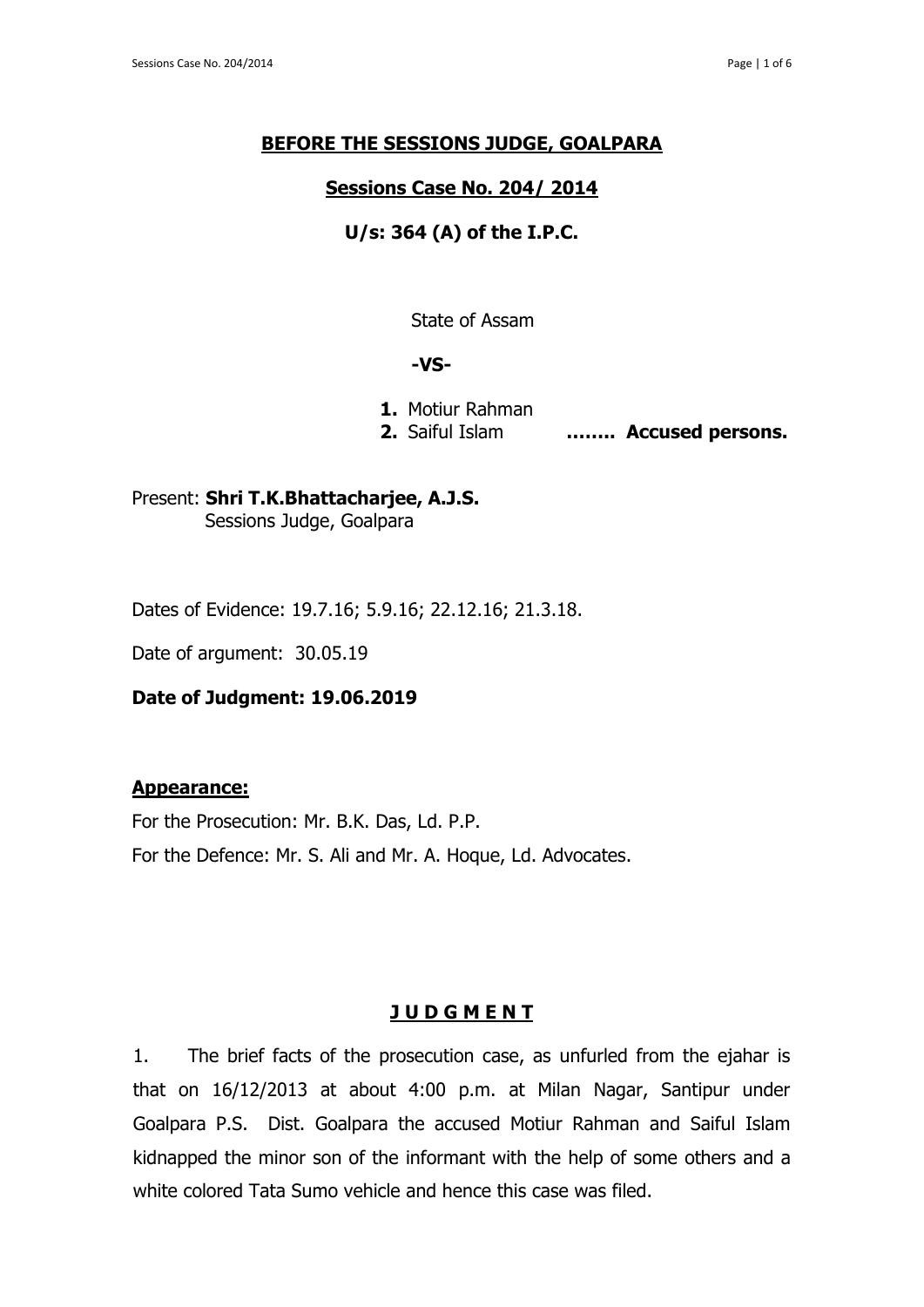2. On receipt of information to that effect the police registered a case vide Goalpara P.S. Case no. 554/2013 u/s 364(A)/34 of the IPC and after the investigations were completed the police submitted a charge-sheet against the above-named accused persons u/s 364(A)/34 of the IPC sending them up for the purpose of trial.

3. Thereafter, on appearance of the said accused persons before the learned Committal Court the relevant copies were furnished to them and the case was committed and subsequently this Court was pleased to frame charges u/s 364(A)/34 of the IPC against the accused persons Motiur Rahman and Saiful Islam on 18-05-2015 and the contents of the said charges were also read over and explained to the accused persons to which they pleaded not guilty and claimed to be tried. Accordingly, the trial of this case commenced.

4. In the course of the trial, 6(six) witnesses were examined in support of the prosecution case which included the informant, the victim and also the Investigating officer of this case and on conclusion of the prosecution evidence, the examination of the accused persons u/s 313 Cr.P.C. was conducted and their statements were recorded during which they declined to adduce evidence in their defence.

5. Thereafter, the arguments of the Ld. respective counsels of both the sides were heard and the entire evidence in the case record was duly perused in order to determine the matter at hand.

## **POINTS FOR DETERMINATION:**

6. Whether on or about the 16/12/2013 at about 4:00 p.m. at Milan Nagar, Santipur under Goalpara P.S. & Dist. Goalpara the accused persons in furtherance of common intention kidnapped or abducted the minor son of the informant or kept him on detention and threatened to cause death or hurt to him or by conduct gave rise to a reasonable apprehension that the victim may be put to death or hurt or caused hurt or death to the victim in order to compel any person to pay a ransom, as alleged ?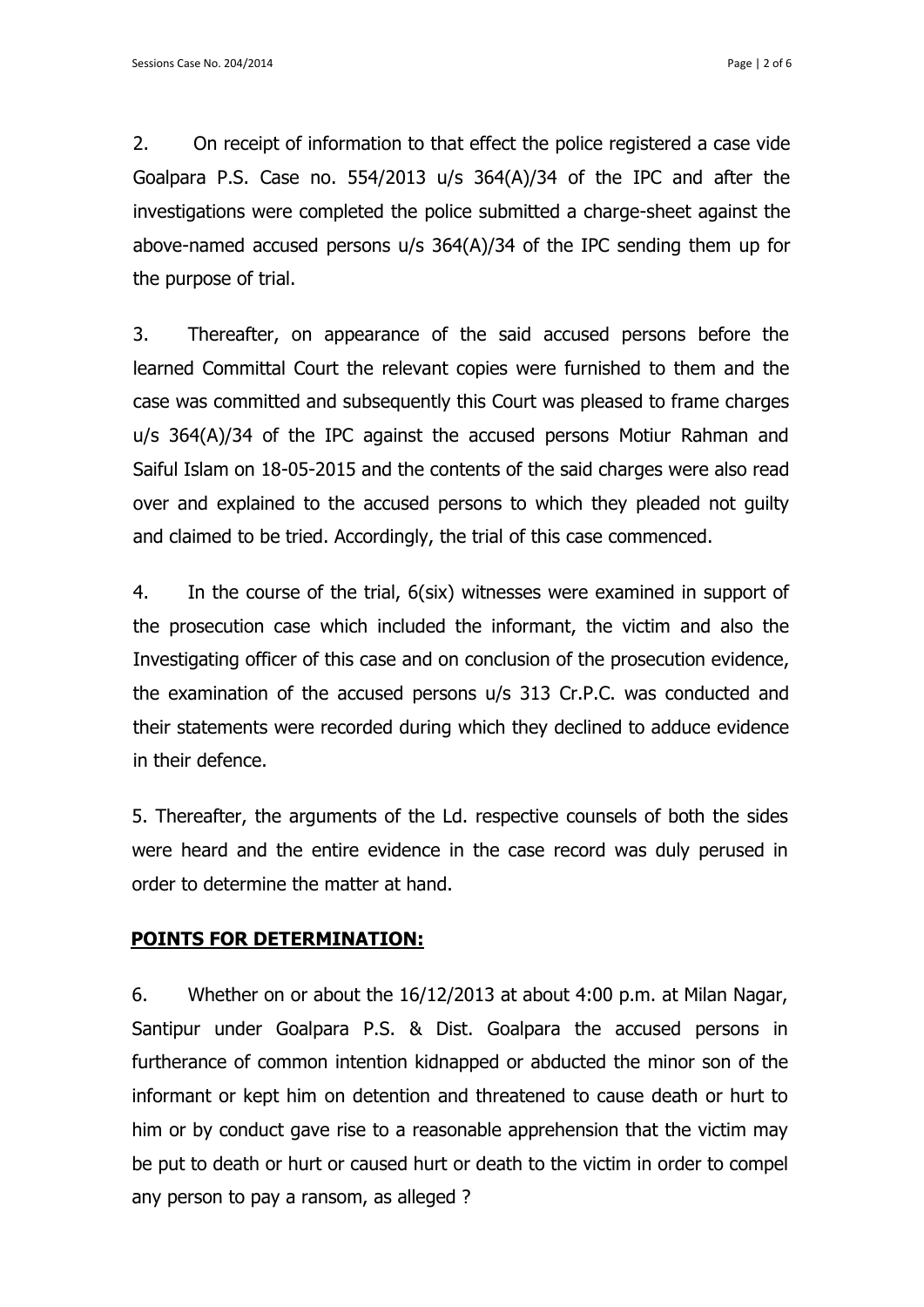## **DISCUSSION, REASONS AND DECISION:**

7. The P.W-1 was the informant who had filed the ejahar i.e., Ext.-1 and from his testimony, it is found that the victim Arif Sheikh was his son. According to P.W-1, the occurrence took place when his son was 11 years old and one day his son went for tuition at about 4:40 p.m. But did not return and at about 7:00 p.m. he came back home all alone and he disclosed to P.W-1 that after tuition he was taken away by the accused Saiful Islam in a vehicle and on the road he was left behind by Saiful.

His cross examination shows that at that time he disclosure of the occurrence by his son, 4 persons including one Robiul were present.

8. P.W-2 was the victim (Arif Sheikh) and from his testimony, it is found that according to him the occurrence took place at about 5:00 p.m. when he was 11 years old. He deposed that when he was coming home from tuition, he met Saiful Islam who requested him to go with him and so he went with him and after going a while, they boarded a Tata Sumo vehicle and P.W-2 realized that he had been kidnapped and he started crying and shouted and at that time the passengers of the said Tata Sumo allowed him to go away and thereafter, he went home with Saiful Islam and disclosed the matter to his father. He also deposed that his bicycle was brought to his house by the accused Motior Rahman.

From his cross examination, it is found that the accused Saiful was in another house prior to the occurrence and the place from where he was taken by the Tata Sumo vehicle was a busy point and there were 1/12 persons in the Tata Sumo.

His cross examination also shows that he took another road from his tuition place though there is a short-cut road to his house from there. This witness also did not say to anyone about being kidnapped.

9. P.W-3 was one Minarul Islam and from his testimony, it is found that on the day of occurrence, the victim Arif Sheikh went for tuition but did not return home and later he came back and reported that he was taken away by Saiful Islam who brought him to his house. P.W-3 also stated that Saiful Islam was handed over to the police by the public.

10. P.W-4 was Robiul Islam and according to him Arif Sheikh did not return home from tuition but subsequently he came back and reported that he was taken away by accused Saiful and Saiful also confessed that he had taken away the victim Arif Sheikh and so he was handed over to police.

In his cross examination, he stated that the accused Saiful did not confessed about abduction of the victim before him.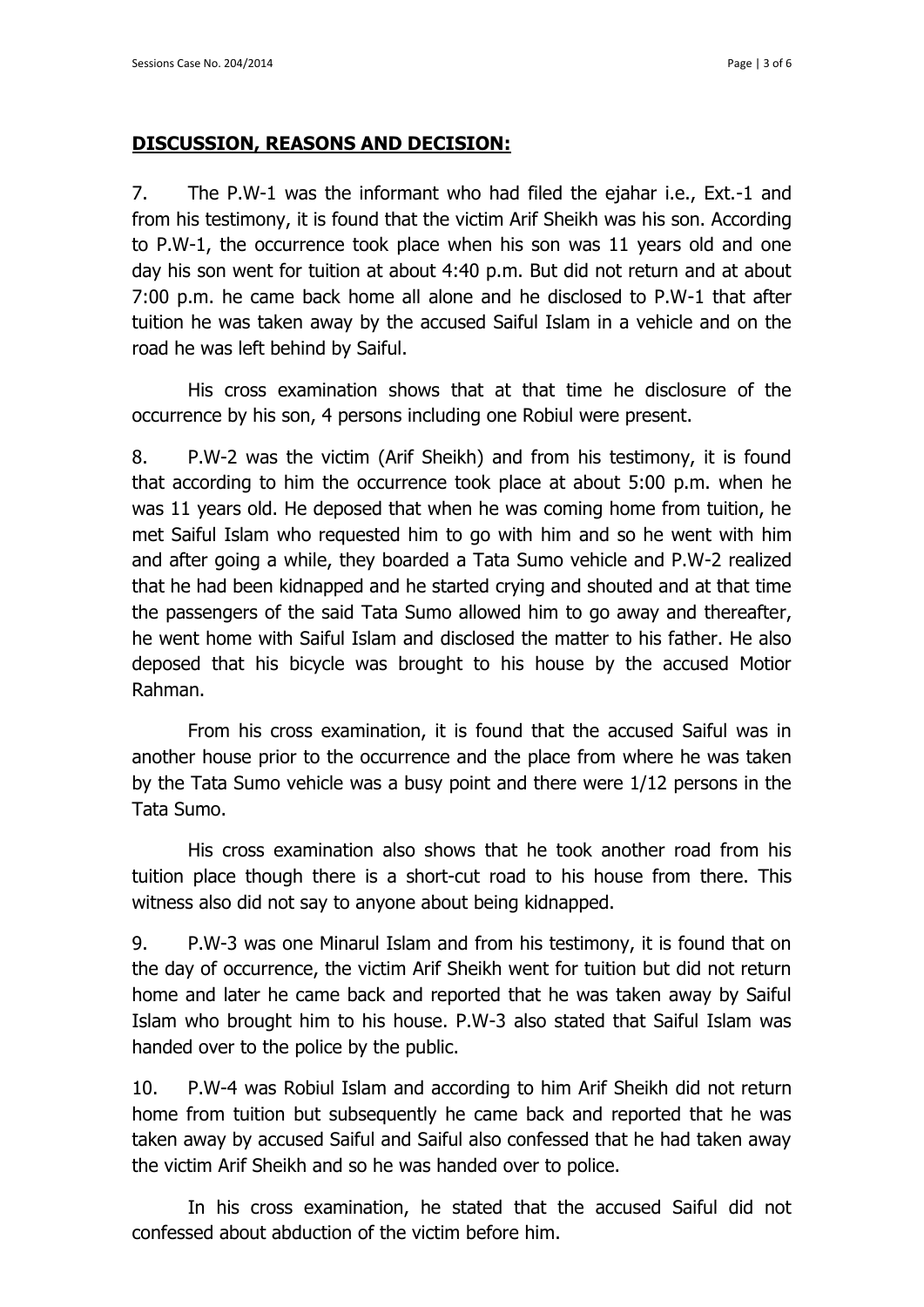11. P.W-5 was one Mustakim Ahmed and according to him, the victim Arif went missing later he came back home with a person and disclosed that he was taken in a vehicle but allowed to come back home on his request.

12. P.W-6 was the police officer who took up the preliminary investigation of the case and from his testimony, it is found that he had arrested the accused persons from their respective houses.

His cross examination, also shows that the victim Arif Sheikh did not state before him that the accused caught him to that house and accused Motin bringing his bicycle to his house.

13. The prosecution side did not examine any other witnessesand from the entire evidence in the case record it is found that the P.W.-2 was the victim of this case who is apparently the most vital witness of this case. During the arguments the Ld. P.P. submitted that the testimony of the victim should be carefully scrutinized and thereafter appropriate orders may be passed. On the other hand, the Ld. Counsel for the accused persons submitted that the testimony of the victim and the informant are not at all reliable and further the evidence on record clearly shows that the prosecution case is full of loopholes and as such the accused persons deserve to be acquitted in this case which was filed on false and fabricated materials. The Ld. Counsel for the accused persons also submitted the decisions reported in **(2001) 9 Supreme Court Cases 704** in support of his contentions and further submitted that the non examination of any outsider witness or any passenger of the Tata Sumo vehicle allegedly used in the occurrence is fatal to the prosecution case.

14. Upon a careful scrutiny of the evidence on record, the connected documents, the case law etc. that was submitted it is found that the P.W.-2, the victim of this case stated that on the way home from tuition the accused Saiful Islam requested him to go with him and so he went and after a while the said accused took him in a Tata Sumo and the persons in the Tata Sumo allowed him to go away as he started crying and shouting. His testimony shows that the said accused namely Saiful Islam brought him to his house which fact was however not stated by the victim to the investigating officer which is evident from the testimony of the PW.-6 (I.O.). The victim also did not state to the IO that his cycle was brought to his house by the accused Motior. Apart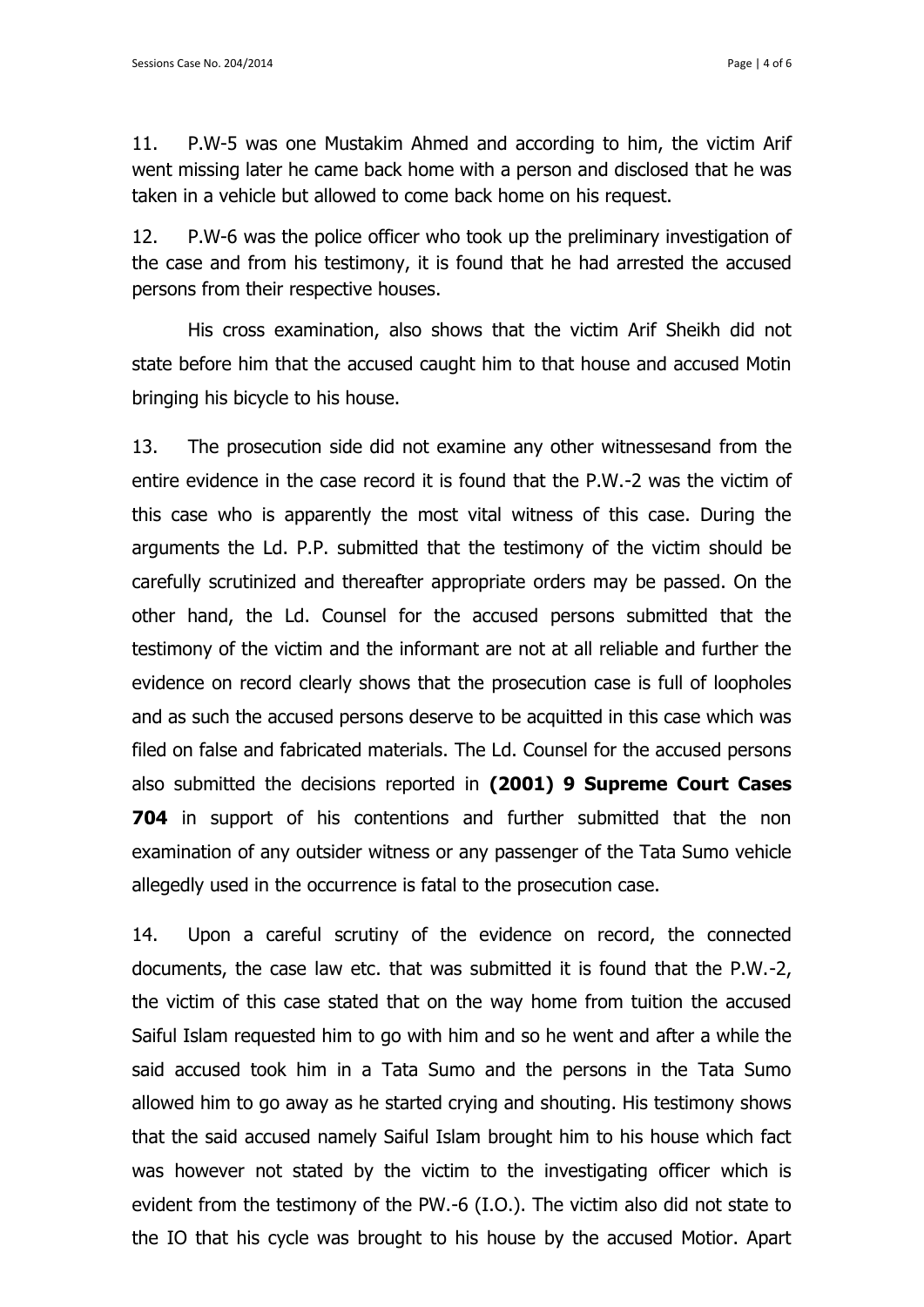from that, the Tata Sumo vehicle or the cycle of the victim were not seized by the IO and moreover, there is absolutely no evidence to indicate that any ransom was demanded or that there was any threat to cause death or hurt to the victim and from the above facts and circumstances it is apparent that the ingredients of section 364(A) of the IPC is very much lacking in the instant case. However, even though the prosecution could not establish the fact that any kidnapping for ransom had taken place but nevertheless, it is necessary to examine whether any offence of kidnapping i.e. u/s 361/363 of the IPC was committed by the accused persons or not. From the testimony of the PW-1 the father of the victim it is found that the victim was left on the road by the accused Saiful, who used to work in the house of the informant prior to the occurrence but as per the version of the victim (P.W.-2) he had gone back to his house with the accused Saiful Islam which fact was however not stated by the victim to the IO (P.W.-6). On the other hand, the PW-3 stated that the accused Saiful was handed over to the police by the public and according to the P.W.-4 the victim came back to his house and at that time the accused Saiful was handed over to the police by them but the P.W.-6 (IO) stated that he had apprehended the accused persons from their house and in view of the above facts and circumstances the reliability of the prosecution witnesses is apparently under thick clouds and the prosecution story appears to be rather far-fetched.

Further, the prosecution did not made any attempt to examine any of the persons or passengers who were there in the tata sumo vehicle that was used and in view of the discrepancies in the prosecution evidence it would not be wise to rely on the testimony of the victim to convict the accused persons and therefore, taking into consideration all the above facts and circumstances it is apparent that the prosecution case suffers from serious infirmities, inherent inconsistencies and numerous flaws and as such it can safely be concluded that the prosecution has failed to establish the charges leveled against the accused persons beyond reasonable doubt.

15. In the result, the accused persons named above are not found guilty u/s 364(A)/34 of the IPC beyond reasonable doubt and as such they are acquitted